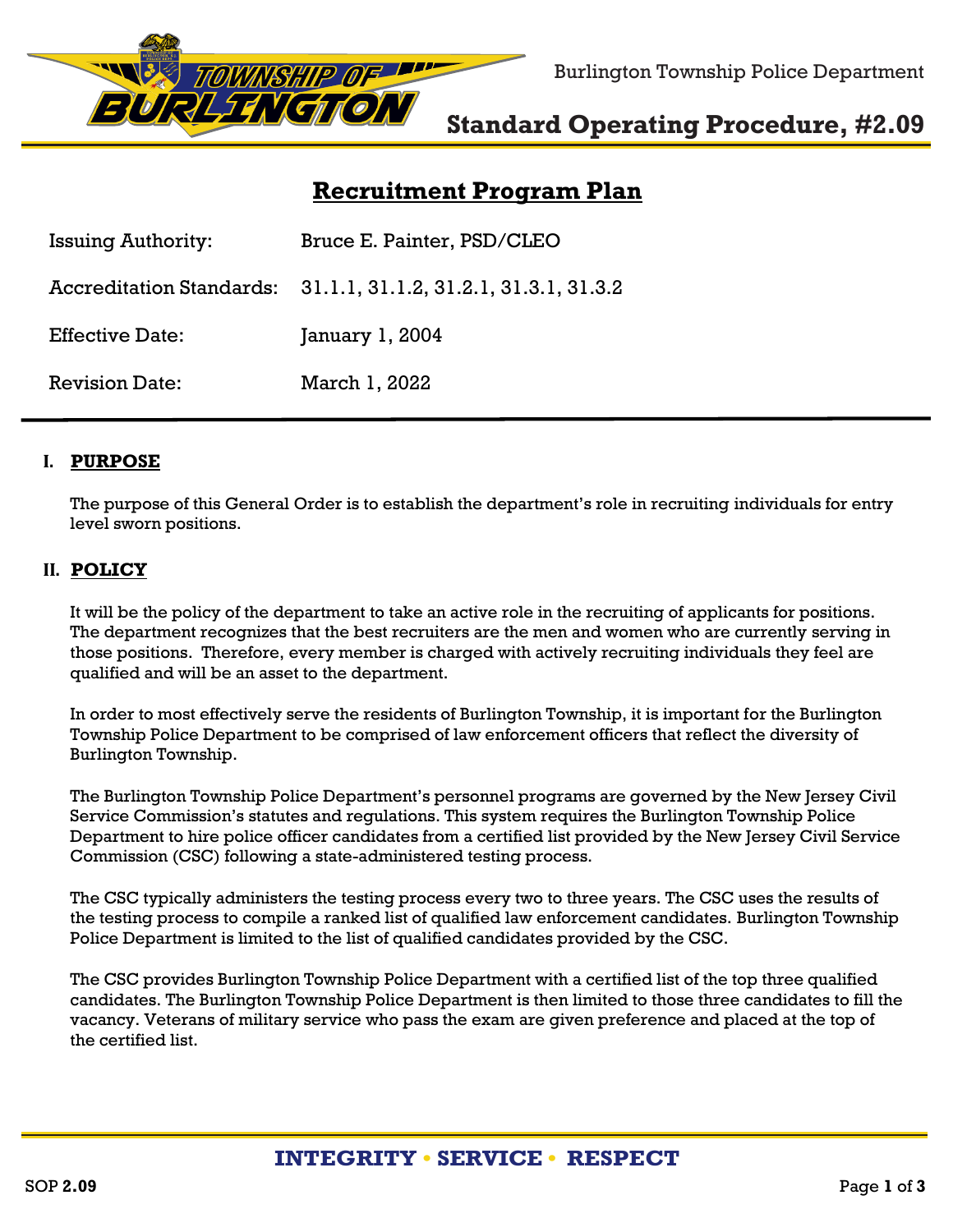### **III. PROCEDURE**

### A. Recruitment Activities

- 1. In addition to encouraging members to serve as active recruiters the department will also take an active role in other recruitment programs. This will include participation in programs that include but are not limited to the following:
	- a) The department will establish and maintain contacts with diverse community organizations and leaders for assisting with recruitment efforts and for referrals.
	- b) The department will provide community organizations, educational institutions, and other places frequented by the public with recruitment materials for display and distribution, and will offer to conduct presentations regarding careers in law enforcement.
	- c) The department will participate in "Career Day" type programs at educational institutions and other public places and events by assigning a diverse team of officers who will provide printed recruitment materials and information regarding the department and the law enforcement profession.
- 2. Members assigned to recruitment activities at "Career Day" and other type events and programs will be provided with information so that they are knowledgeable in personnel matters especially equal employment opportunity and affirmative action programs as they pertain to department management and operation. Those topics should include:
	- a) recruitment needs and commitments
	- b) career opportunities
	- c) salaries, benefits, and training
	- d) federal and state hiring guidelines
	- e) community information
	- f) cultural diversity in law enforcement
	- g) qualifications and selection process
	- h) physical and medical requirements
- 3. Members will also be provided with the following information when participating in recruitment activities:
	- a) Recruitment brochures that reflect visible diversity
	- b) Department organizational chart
	- c) Affirmative action plan
	- d) Current contractual agreements
	- e) Training catalogs
	- f) Demographic data sheets
	- g) NJ Civil Service Commission Bulletins
	- h) General Employment Applications
- B. Testing Announcements